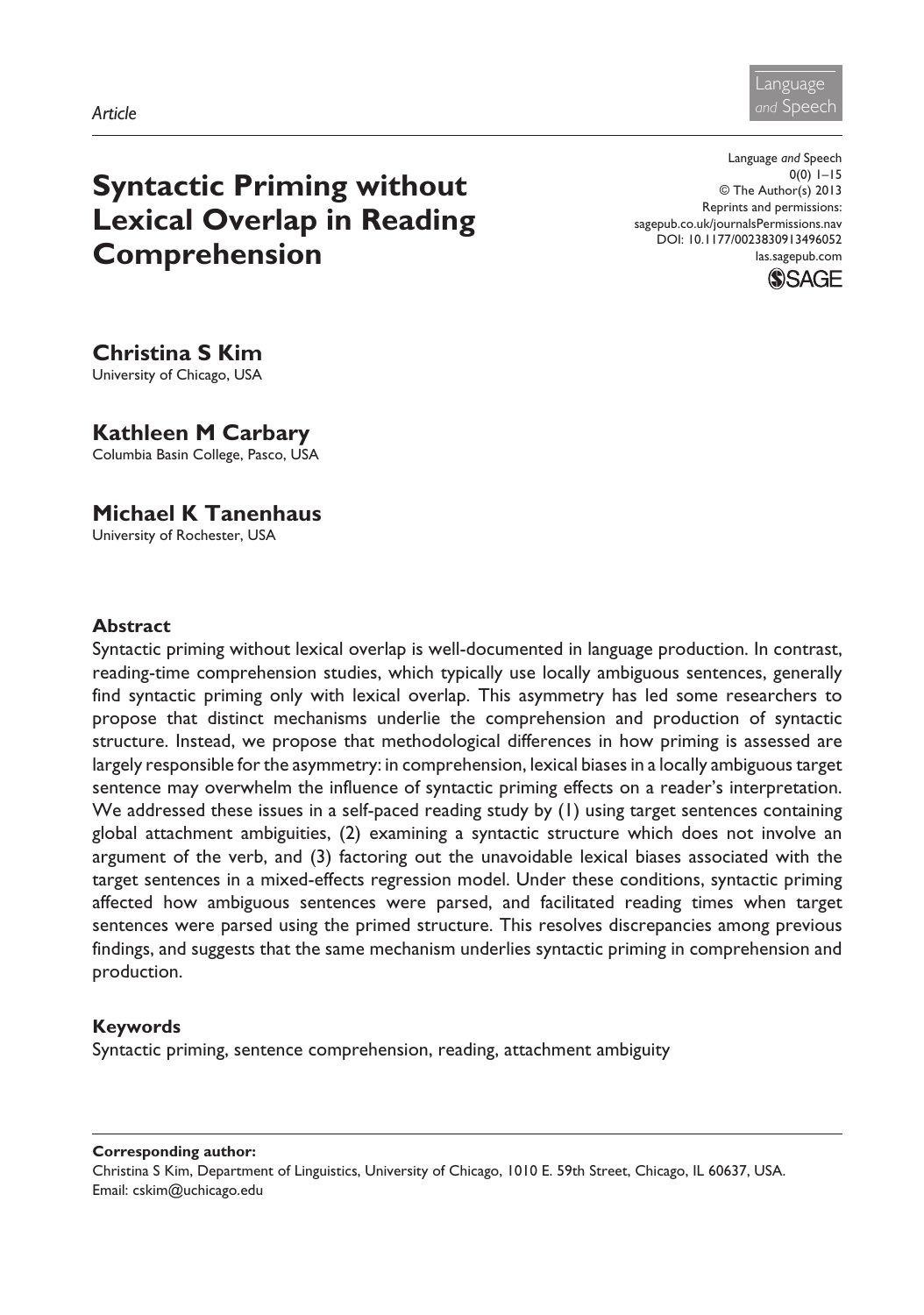# **1 Introduction**

After processing a sentence, a speaker becomes more likely to produce another sentence with the same structure. For example, using the double-object construction as in 'The boy showed the teacher the drawing' makes a speaker more to subsequently use the double-object construction again (as in 'The babysitter threw the kids the ball') instead of the prepositional-object alternative ('The babysitter threw the ball to the kids'). This phenomenon is known as *syntactic priming*. Since the classic demonstrations of syntactic priming in language production (e.g. Bock, 1986), numerous production studies have shown robust priming effects on syntactic choice using a variety of structures (see Pickering & Ferreira, 2008 for review). Priming occurs without lexical overlap between prime and target sentences, indicating that *syntactic*, rather than lexical, representations are being primed (Bock & Griffin, 2000; Bock & Loebell, 1990).

In contrast to language production, evidence for syntactic priming without lexical overlap in language *comprehension* has been more elusive, especially in reading comprehension studies (e.g. Arai, van Gompel, & Scheepers, 2007; Branigan, Pickering, & McLean, 2005; Pickering & Traxler, 2008; Tooley, Traxler, & Swaab, 2009; see Tooley & Traxler, 2010 for review). Such studies typically measure the effects of reading an unambiguous prime on the subsequent comprehension of sentences with local syntactic ambiguities. Typically, unambiguous primes facilitate reading times only when the target contains the same verb (Traxler & Tooley, 2008). This absence of priming effects without lexical overlap is surprising, because reading times show sensitivity to frequencies of distributional patterns (Fine & Jaeger, 2011; Wells, Christiansen, Race, & MacDonald, 2009), which should reflect experience with recent structures.

Discrepancies between production and comprehension studies have prompted suggestions that producing syntactic structures involves different representations or mechanisms than parsing sentences (e.g. Ledoux, Traxler, & Swaab, 2007). However, several types of results are inconsistent with such a hypothesis. First, the effect of syntactic priming on language production does not appear to be dependent on whether the prime is heard or spoken. If a person comprehends a primed structure, this affects subsequent language production just as much as if the person produced the primed structure. Many experiments have tested strength of syntactic priming on language production using a methodology where the primes are heard or read followed by a spoken or written response from the participant. Priming effects appear just as consistently in studies where primes are heard by the participant (e.g. Levelt & Kelter, 1982) as they do in studies where primes are read aloud by participants (e.g. Bock, 1986; Hartsuiker & Kolk, 1998).

Second, although studies of syntactic priming in dialogue measure the effect of priming on language production, the prime is almost always comprehended by a listener who on the next turn becomes the speaker (e.g. Branigan, Pickering, & Cleland, 2000; Branigan, Pickering, McLean, & Cleland, 2007; Hartsuiker, Bernolet, Schoonbaert, Speybroeck, & Vanderelst, 2008). Research showing robust syntactic priming effects in dialogue shows robust effects of comprehended syntactic structures on subsequently spoken structures, that is, priming from comprehension to production. The fact that such effects are often cited as stronger or bigger than syntactic priming outside of dialogue is inconsistent with the idea of different syntactic representations or structure building mechanisms for production and comprehension.

Finally, a number of recent studies have found that syntactic priming *does* influence comprehension, at least under certain conditions (e.g. Thothathiri & Snedeker, 2008; Traxler 2008). Tooley and Bock (2011) have suggested that the magnitudes of priming effects in comprehension and production tasks are comparable. Taken together, these three types of findings suggest that different mechanisms between comprehension and production—if different mechanisms exist at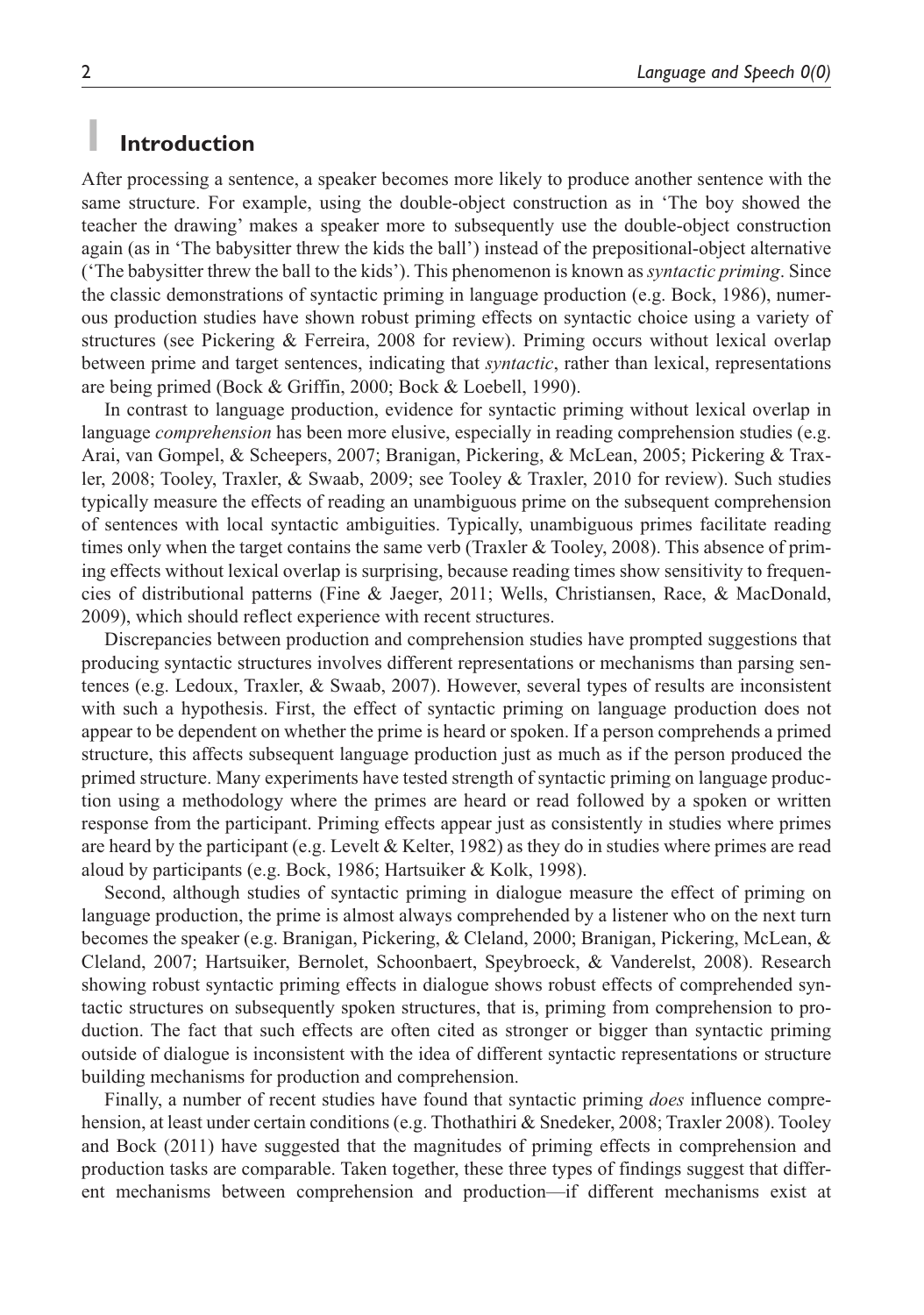all—cannot account for the lack of priming observed in most reading time studies. This raises the question: what is the difference between studies that provide evidence for syntactic priming in sentence comprehension in some cases, and those that show a sharp asymmetry between comprehension and production in others?

We propose that methodological differences between reading-time and production studies could result in structural priming effects being masked in some reading-time studies. Priming in production is measured by a speaker's choice between two syntactic alternatives for expressing the same message content, which is typically determined by a depicted scene. Since the alternatives have identical message content, words, and thematic relationships between the verb and its arguments, the speaker can freely use either structure. For example, many such production studies use the dative alternation (e.g. Bock, 1986). After producing a double object or a prepositional dative structure, participants subsequently produce a description of a picture compatible with either of these structures. Because neither alternative requires the speaker to revise the content of the message expressed, even small increases in structural availability should produce priming effects.

Indeed, syntactic priming in production has been observed across a range of constructions and paradigms: dative alternation with picture description (Bock, 1989; Bock & Loebell, 1990) and sentence completion (Branigan et al., 2000; Branigan, Pickering, McLean, & Stewart, 2006; Pickering & Branigan, 1998; Pickering, Branigan, & McLean, 2002); passive alternation with picture description (Bock, 1986; Bock & Griffin, 2000; Bock & Loebell, 1990); verb-particle alternation with Rapid Serial Visual Presentation (Konopka & Bock, 2009); complementizer omission with sentence recall (Ferreira, 2003); and relative clause attachment in German with sentence completion (Scheepers, 2003). In each of these cases, the alternatives have equivalent message content, lexical items, and grammatical relations among the lexical items.

In contrast, reading-time studies have examined whether syntactic priming reduces the processing difficulty associated with a temporarily ambiguous sentence. Crucially, structural priming is said to have occurred when prior processing of an unambiguous sentence facilitates subsequent processing of a syntactically analogous, temporarily ambiguous sentence. An important consequence of using temporary ambiguities is that the relevant alternatives differ in ways other than syntactic structure.

Many comprehension studies investigating syntactic priming have used the main verb/reduced relative ambiguity, which is highly sensitive to lexically-based constraints, which often override structural biases (MacDonald, Pearlmutter, & Seidenberg, 1994; Tanenhaus & Trueswell, 1995). For example, the sentence 'The defendant examined by the lawyer was unreliable' (from Pickering & Traxler, 2004) is temporarily ambiguous between a structure where 'examined' introduces a reduced relative clause ('The defendant who was examined by the lawyer was unreliable') and one where 'examined' is the main verb ('The defendant examined the document'). The two temporarily viable parses differ in message content, and relatedly, lexical content and the thematic relations among the verb and its arguments (e.g. 'the defendant' is either the agent or the patient of 'examine'). As a result, syntactic priming in comprehension studies is observable only if it overcomes a number of other biases (for discussion see Hare, Tanenhaus, & McRae, 2007; MacDonald et al., 1994; McRae, Spivey-Knowlton, & Tanenhaus, 1998; Tanenhaus & Trueswell, 1995; Trueswell, 1996). In the sentence given above, at the subject argument, lexical biases (reflecting the frequency with which 'the defendant' occurs as an agent versus as a patient) and prior structural biases (frequency with which a subject argument occurs as an agent/active voice versus as a patient/passive voice) already influence how 'examined' is likely to be interpreted. At 'examined,' additional sources of bias come into play, including verb form bias (frequency with which 'examined' occurs as a past tense main verb versus as a passive participle), and the thematic fit of 'the defendant' as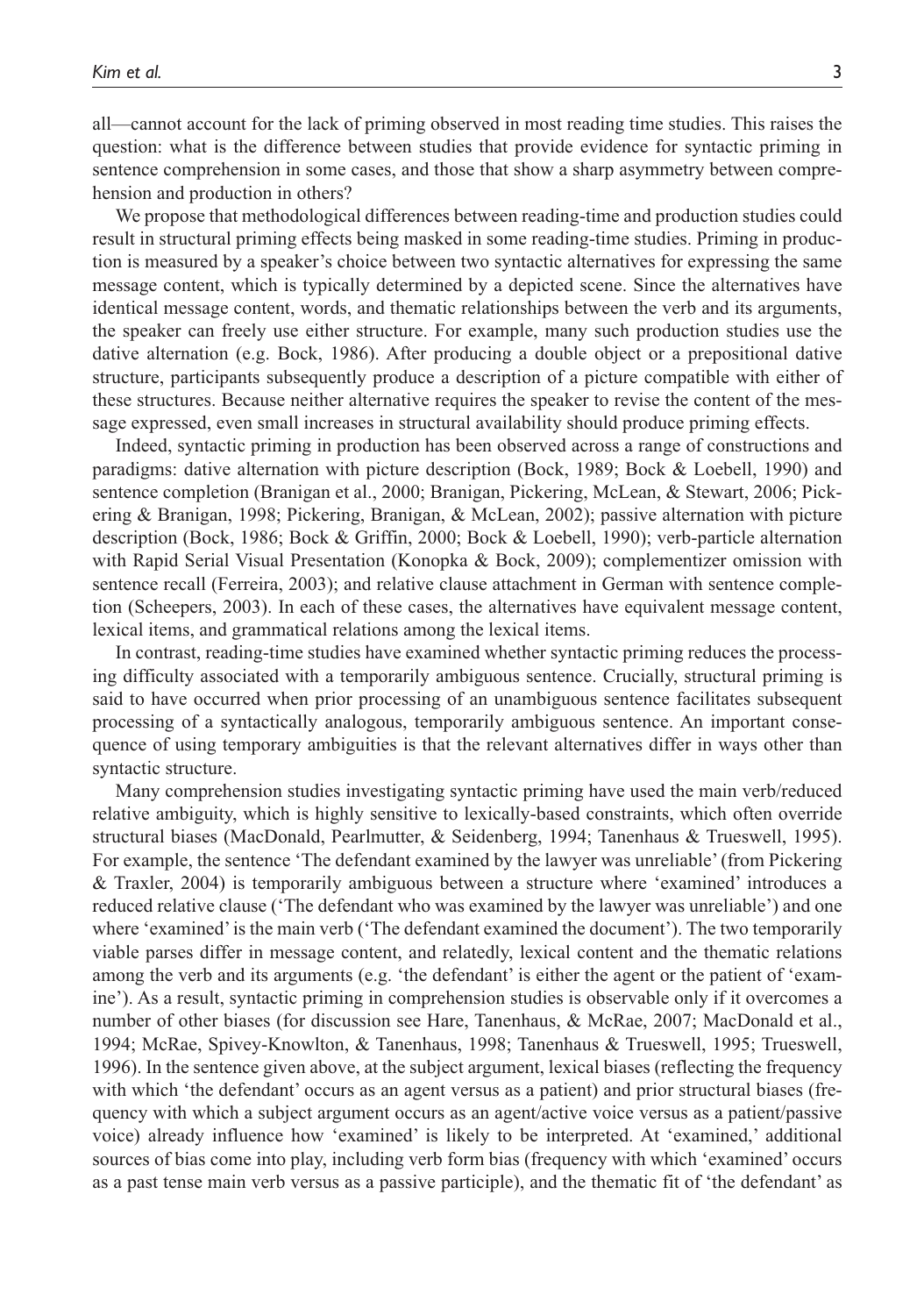agent or patient of 'examined,' given a main verb or reduced relative clause analysis. If lexical and (preexisting) structural biases favor a main verb analysis, a structural prime representing the relative clause analysis would have to overturn the combined effects of the other biasing factors. Because the alternative analyses differ in the thematic mappings between the verb and its arguments, this requires that the comprehender reanalyze her interpretation of the input in a way that does not arise in a typical production study. In such circumstances, the effect of the prime may not be detectable, even though it is having the expected effect.

Since most of the structural differences are conditioned on the verb, it is perhaps not surprising that syntactic priming effects emerge in reading comprehension only when repeating the verb minimizes factors other than structural bias. For example, Tooley et al. (2009) report syntactic priming in comprehension for prime–target pairs with the same verb ('The man watched by the woman…' and 'The child watched by the parent…'), but not with different synonymous verbs (e.g. watched versus observed).

Traxler (2008) does show reading-time facilitation without lexical overlap, for sentences where a prepositional phrase (PP) was temporarily ambiguous between a goal argument ('The vendor tossed the peanuts in(to) the box') and a modifier ('The vendor tossed the peanuts (that were) in the box into the crowd'), when preceded by a prime with the same structural analysis for the PP ('The dentist poured the fluid in the beaker into the flask'). With respect to the lexical and structural biases discussed above, these sentences are more comparable to the alternations typical of production studies. Like with the dative alternation, both alternatives have the same syntactic analysis for the subject and main verb, and the only difference is in the order and thematic fit of post-verbal dependencies. Thus, unlike materials from other reading comprehension studies, Traxler's sentences do not require reanalysis of the structure up to and including the main verb.

The current reading comprehension study examines whether priming without lexical overlap emerges under conditions that approximate those used to evaluate priming in production. We used the self-paced reading task because it is arguably as sensitive to reading times as other methods, and the additional information about regressions that eye-tracking would provide was not needed to test our hypothesis. An additional benefit is that self-paced reading has been by far the most frequently used methodology for studies of syntactic priming in language comprehension that show small or no effects. This allows us to more directly compare our results with the most relevant past studies, and draw stronger conclusions about the differences between our results and the results of past work.

Three design features allow us to examine syntactic priming in a way that is more comparable to production studies as well as previous comprehension studies finding little or no effect. First, we use globally ambiguous target sentences to examine how priming affects the structure 'chosen' by the reader. Second, our target sentences use adjunct PPs which are not arguments of the verb (see Figure 1), and thus are somewhat less dependent on verb-based constraints. Third, we factor out remaining item-specific biases using a mixed-effects regression model, allowing us to examine syntactic priming effects when they are not masked by the stronger influence of lexical information. As noted above, using the same verb from prime to target minimizes the influence of lexical biases that are conditioned on the verb. Our methodology can be seen as doing the same thing, but without requiring verb repetition. Our results are consistent with the idea that syntactic priming in reading, while difficult to observe when pitted against lexical constraints, clearly emerges once these constraints are factored out of the analysis.

We used sentences where a sentence-final PP was ambiguously attached (see Figure 1). The PP 'with the crack' can either attach high, modifying 'mirror,' or low, modifying 'wall.' As shown in Table 1, participants answered a comprehension question after reading each sentence. The answers revealed whether the sentence was parsed with low or high attachment.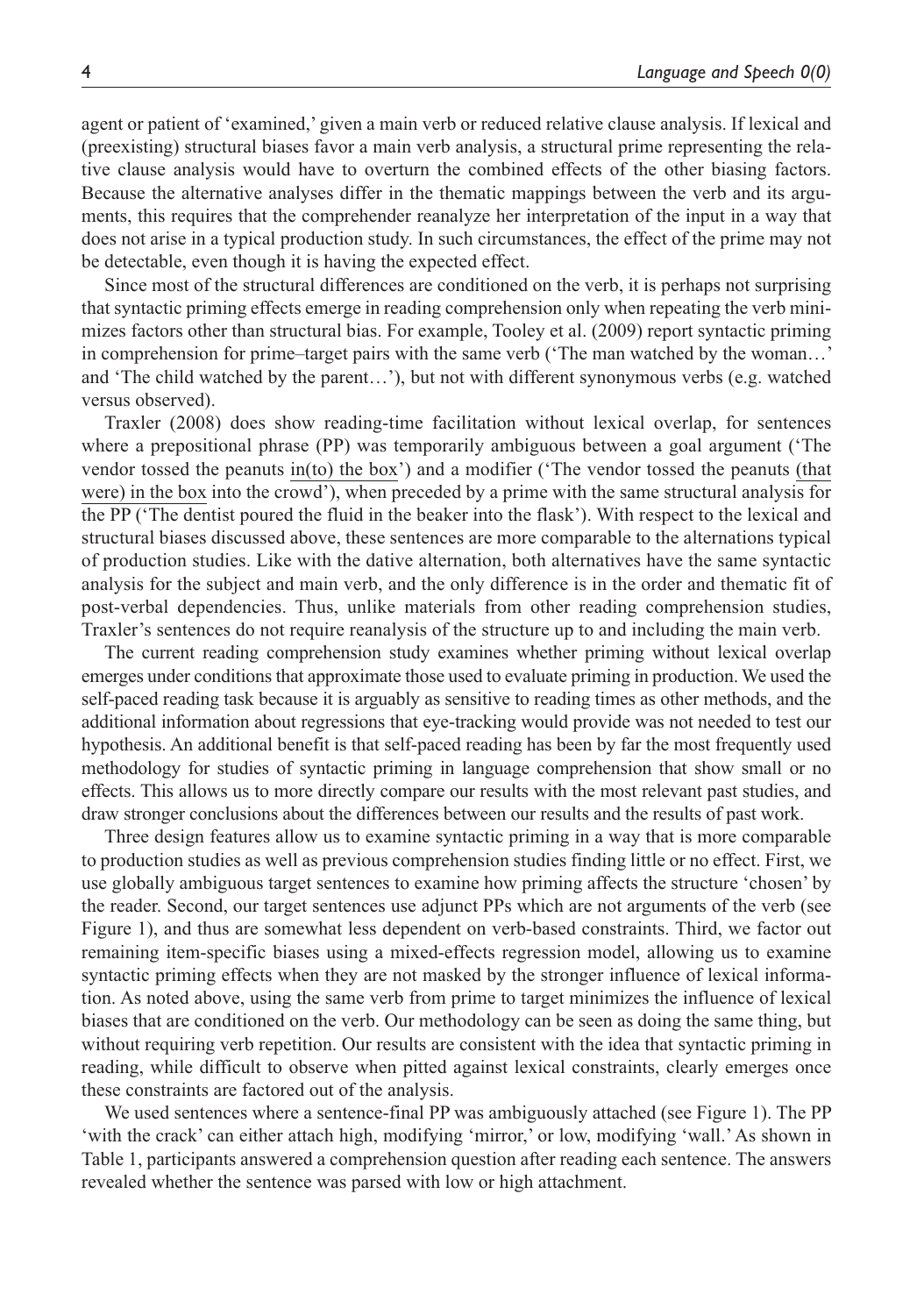

**Figure 1.** Example sentence with global attachment ambiguity with syntactic structures (ambiguouslyattached PP underlined).

**Table 1.** Example items. Participants read either a high- or low-attachment prime, followed by an ambiguous target sentence.

|                             | High-attachment prime                                                                                         | Low-attachment prime                                                 |
|-----------------------------|---------------------------------------------------------------------------------------------------------------|----------------------------------------------------------------------|
| Prime sentence              | The gardener watered the tree with the<br>bird's nest with tangled roots.                                     | The party took place at the house<br>in the alley with the potholes. |
| Target sentence<br>Question | The FBI agent noticed the mirror on the wall with the crack.<br>What had a crack? (a) the wall (b) the mirror |                                                                      |

As in production studies, an unambiguous prime preceded each ambiguous target (see Table 1). We expected that participants would be more likely to select a parse for the target that was compatible with the prime structure, indicating a syntactic priming effect. This measure is analogous to how typical production studies involving picture description or sentence recall assess syntactic priming. Further, we predict that processing will be faster when participants choose the interpretation of a target that is congruent with the prime, compared with the prime-incongruent interpretation. Finally, perceptual learning-based accounts of priming (Chang, Dell, & Bock, 2006; Chang, Dell, Bock, & Griffin, 2000) predict that the magnitude of priming due to a structural analysis will be inversely related to the frequency of that structure. The current studies present the same number of unambiguous high- and low-attachment structures, which differs from the distribution of these structures in English, where low attachment is more frequent than high attachment. Learning accounts therefore predict that as participants get increasing exposure to the new distribution of structures within the experiment, there should be a corresponding change in the relative effectiveness of high- and lowattachment primes.

We evaluated these predictions using mixed-effects regression models, with item bias (determined by norming), trial number, and prime type as fixed factors.

# **2 Method**

### *2.1 Participants*

Twenty-seven University of Rochester undergraduates, who were native English speakers, were paid to participate.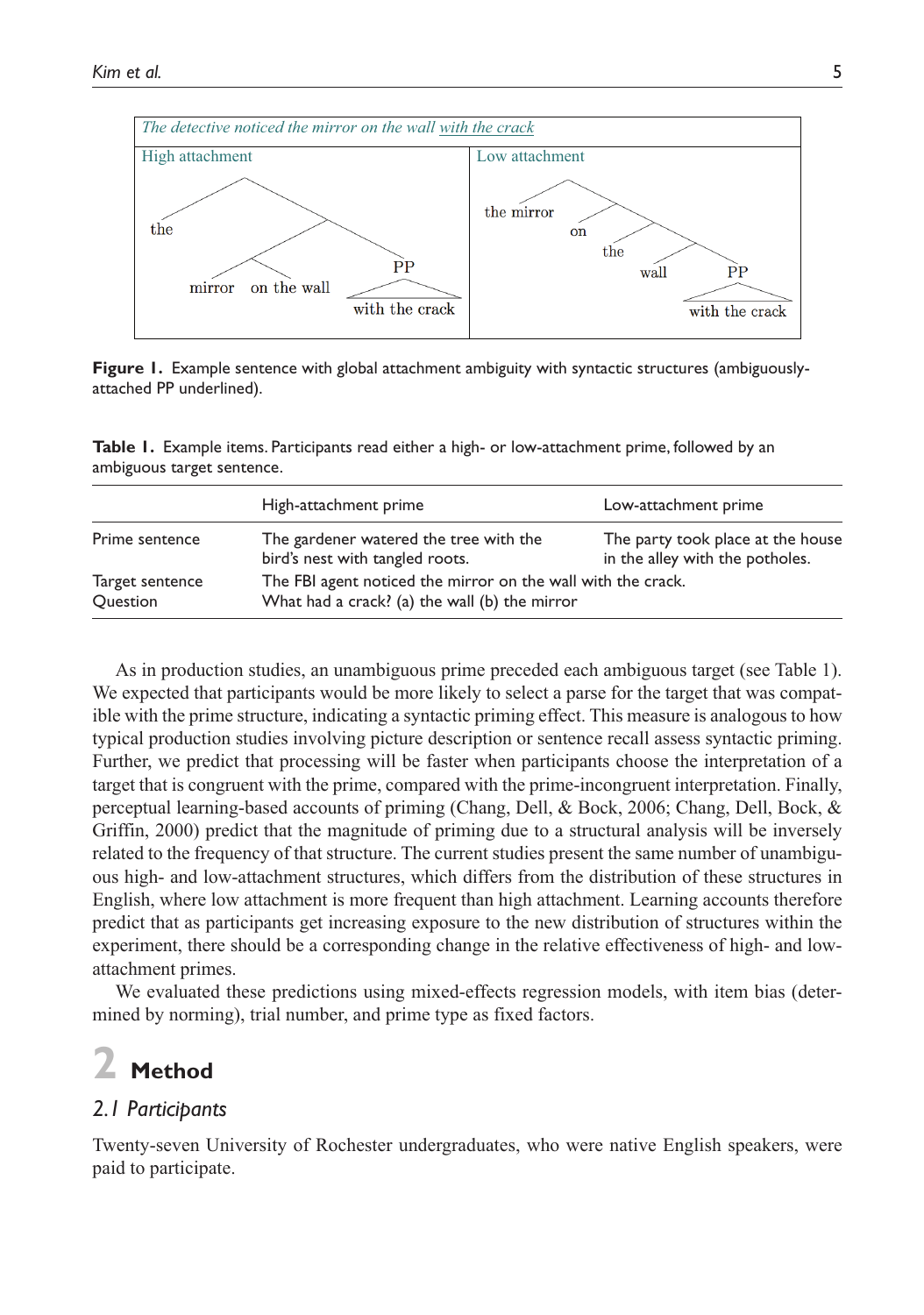

**Figure 2.** Experimental procedure. Presentation of the target sentence preceded the comprehension question—the answer to which reflected how the target sentence had been parsed.

## *2.2 Materials and procedure*

We constructed 32 sentences containing ambiguously-attached PPs (see Appendix 1). Sixteen were semantically disambiguated primes (half high-attachment, half low-attachment primes). Another 16 sentences were targets, which contained the same ambiguity, but were plausible on either attachment. Eight pseudo-randomized lists with different prime–target pairings were created. The 16 prime–target sequences were interspersed among 80 unrelated length-matched fillers, half of which were followed by comprehension questions. This contingency matching ruled out the possibility that participants might learn during the experiment that only target sentences were followed by questions, or that questions focused on potential attachment ambiguities. Note that when a question appeared, it was presented *after* the sentence was no longer displayed on the screen (Figure 2). This procedure, along with the distribution of fillers and question types, prevented the questions from affecting reading strategies.

Participants read sentences phrase-by-phrase on a computer. Each ambiguous target was preceded by a semantically-disambiguated prime. Targets were followed by a two-alternative forcedchoice question, constructed to determine how participants parsed the target. Table 1 shows example stimuli.<sup>1</sup>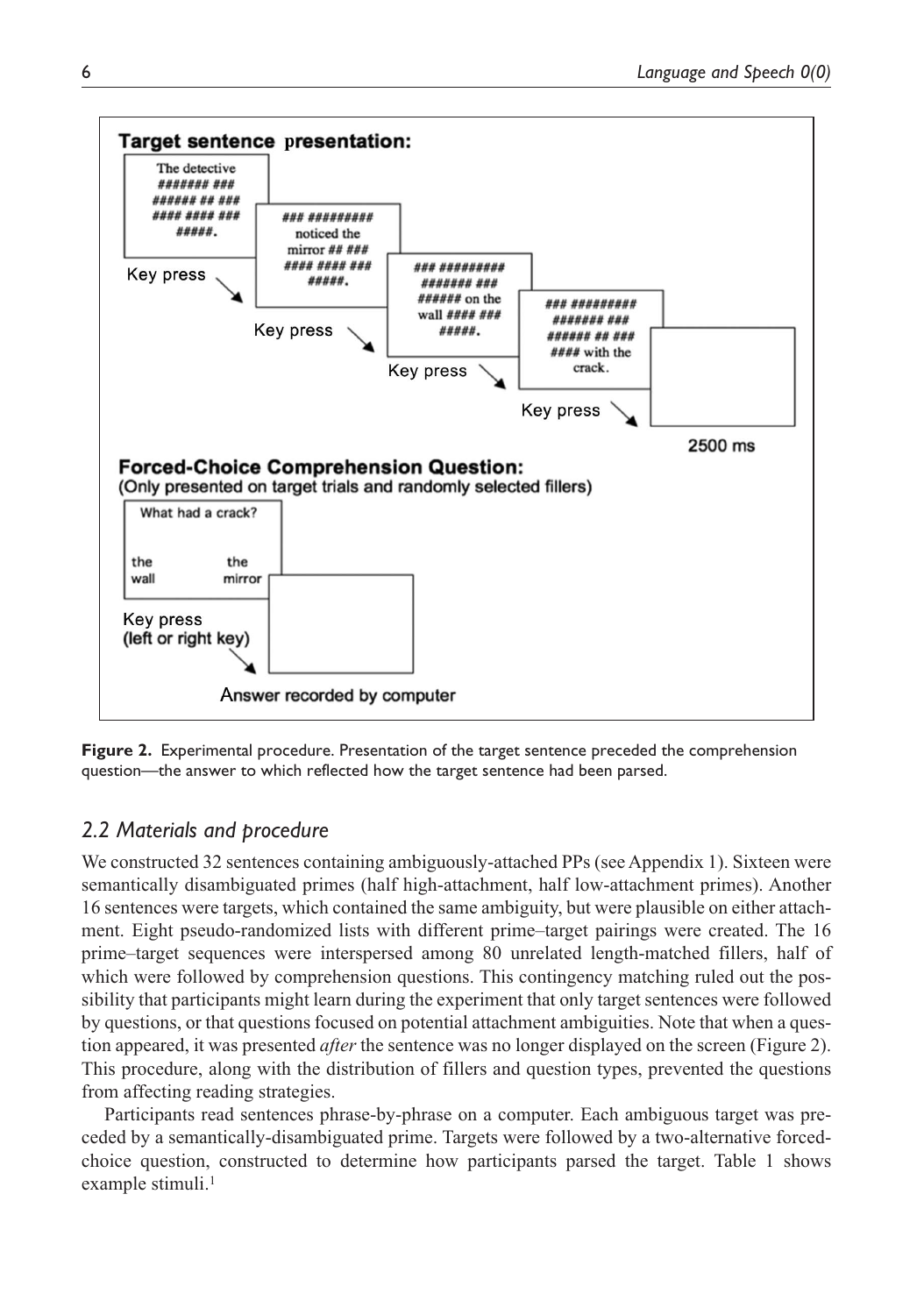| Proder. LowAttachResponse $\sim$ 1 $\pm$ rembias $\pm$ LowAttachPrime $\pm$ Trial $\pm$ rembias:LowAttachPrime $\pm$<br>ItemBias:Trial + LowAttachPrime:Trial + ItemBias:LowAttachPrime:Trial + (I Subject) + (I Item) |             |        |         |           |
|------------------------------------------------------------------------------------------------------------------------------------------------------------------------------------------------------------------------|-------------|--------|---------|-----------|
| Predictor                                                                                                                                                                                                              | Coefficient | SE     | Ζ       | Þ         |
| Intercept                                                                                                                                                                                                              | $-0.11$     | 0.26   | $-0.41$ | <b>NS</b> |
| Item Bias                                                                                                                                                                                                              | $-0.31$     | 0.048  | $-6.4$  | < 0.001   |
| Low Attach Prime                                                                                                                                                                                                       | 0.13        | 0.065  | 1.9     | 0.05      |
| Trial                                                                                                                                                                                                                  | 0.022       | 0.012  | 1.9     | < 0.1     |
| Item Bias:Low Attach Prime                                                                                                                                                                                             | $-0.038$    | 0.022  | $-1.7$  | < 0.1     |
| Item Bias: Trial                                                                                                                                                                                                       | $-0.0048$   | 0.0039 | $-1.2$  | <b>NS</b> |
| Low Attach Prime: Trial                                                                                                                                                                                                | 0.0064      | 0.012  | 0.55    | <b>NS</b> |
| Item Bias:Low Attach                                                                                                                                                                                                   |             |        |         |           |
| Prime: Trial                                                                                                                                                                                                           | $-0.015$    | 0.0040 | $-3.8$  | < 0.001   |

**Table 2.** Summary of fixed effects for the mixed-effects logit regression model predicting response type.ª

Model: LowAttachResponse ~ 1 + ItemBias + LowAttachPrime + Trial + ItemBias:LowAttachPrime +

<sup>a</sup>ltem Bias was based on the norming study. Both Item Bias and Trial were centered.

## **3 Results and discussion**

We report data from responses and from response-contingent reading times. We compared reading times from targets parsed using a prime-congruent structure to those parsed with a prime-incongruent structure, as indicated by question responses.

#### *3.1 Responses*

A norming study with 15 separate participants determined the baseline rate of high-attachment parses for each target, when presented without a prime (see Appendix 2). *Item Bias* was defined as the number of norming study participants who parsed the item with a high-attachment structure. Item bias was included as a factor in the mixed-effects model predicting responses in the main experiment.

The model predicted responses (low or high parse) from several independent variables: item bias (from norming); prime type (low or high attachment); and trial number. We centered both continuous predictors (item bias and trial number), and contrast-coded the categorical predictor (prime type), to minimize the sensitivity of the model to scale mismatches and make the model coefficients more easily interpretable with respect to each other (Baayen, 2008). We included Participant and Item as random effects.<sup>2</sup> Table 2 shows the model coefficient estimates.

As expected, Item Bias primarily determined how items were parsed  $(p < 0.001)$ . There was, however, a smaller effect of Prime Type: Low-Attachment responses were more likely to follow low-attachment primes ( $p = 0.05$ ). Thus, when variance due to item bias is factored out, we do indeed find evidence for syntactic priming. As shown in Table 3, when Item Bias is not included as a predictor of response, the effect of Prime Type is no longer reliable.

One influential explanation for syntactic priming treats priming as a form of perceptual learning/adaptation (Chang et al., 2000, 2006; Fine & Jaeger, 2011, in press; Haskell, Thornton, & MacDonald, 2010; Wells et al., 2009). On this view, structural biases reflect the higher frequency of the preferred alternative, in this case low attachment, which occurs more frequently in English. A learning-based account predicts that priming should be stronger for less-frequent structures than for more-frequent structures—a prediction that has been confirmed in production studies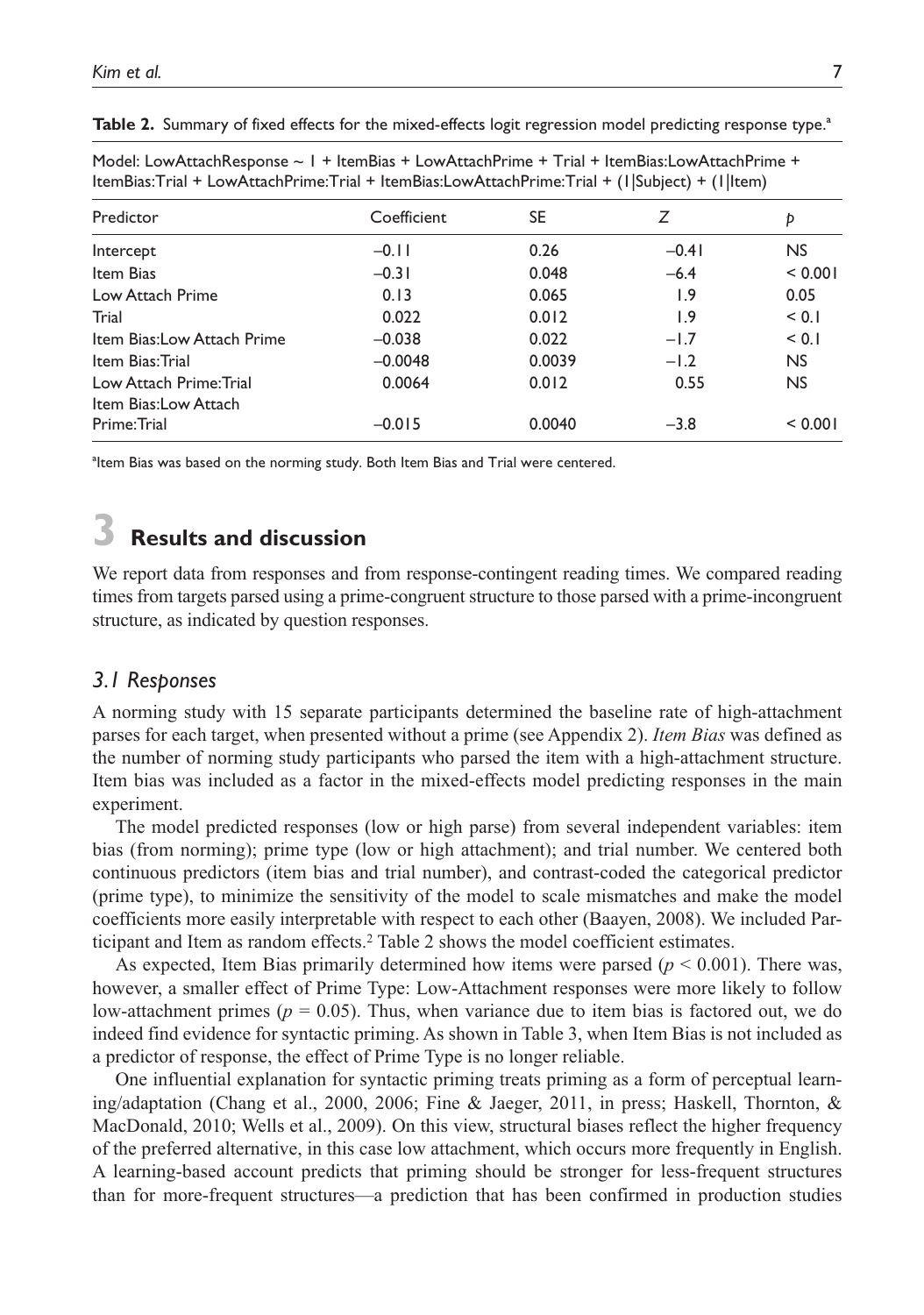| $(1 $ Item)             |             |       |         |           |
|-------------------------|-------------|-------|---------|-----------|
| Predictor               | Coefficient | SE    |         |           |
| Intercept               | $-0.15$     | 0.36  | $-0.41$ | <b>NS</b> |
| Low Attach Prime        | 0.11        | 0.065 | 1.7     | 0.10      |
| Trial                   | 0.013       | 0.011 | 1.2     | <b>NS</b> |
| Low Attach Prime: Trial | 0.00050     | 0.011 | 0.45    | <b>NS</b> |

**Table 3.** Summary of fixed effects for the mixed-effects logit regression model predicting response type (Item Bias excluded).

Model: LowAttachResponse ~ 1 + LowAttachPrime + Trial + LowAttachPrime:Trial + (1|Subject) +

(e.g. Ferreira, 2003; Hartsuiker & Kolk, 1998; Scheepers, 2003). Since the current studies present the same number of unambiguous high- and low-attachment structures, the magnitude of priming for the more frequent structure should increase relative to the less frequent structure as participants are exposed to an oversampling of high-attachment sentences. Once we take into account the fact that the lexical biases in our materials were stronger for the high-attachment biased items, then the perceptual learning hypothesis predicts that as the experiment progresses, low-attachment primes will have an increasing effect on low-attachment biased items, as the structural bias in favor of low attachment weakens. By contrast, the fact that the high-attachment biased items were more strongly biased in our materials predicts that they will be more resistant to priming at any point during the experiment.

These predictions were borne out in a three-way interaction of Item Bias, Prime Type, and Trial  $(p < 0.001)$ . As the experiment progressed, the effect of the immediately preceding prime became stronger for low-attachment biased items compared with high-attachment biased items, which had stronger item-specific constraints. In addition, as the experiment unfolded, low-attachment primes had a stronger effect on low-attachment biased items. Finally, the high-attachment targets were unaffected by priming, and this did not change over the course of the experiment, accounting for the three-way interaction. Figure 3 shows the interaction of Item Bias and Prime Type by Trial halves.

### *3.2 Reading times*

Having demonstrated that priming affects choice of structure in comprehension, we can evaluate our predictions about reading times. For target sentences parsed with the primed structure, reading times should be faster than reading times for sentences parsed with the structure that was incongruent with the prime. The parse of each sentence was determined by the question that occurred after the target sentence, and all reading time analysis was contingent on the interpretation indicated by the participant.

Analyses were performed on residual reading times, calculated by subtracting a subject's predicted reading time (from a regression of reading time on phrase length) from the observed reading time (Ferreira & Clifton, 1986; Trueswell, Tanenhaus, & Garnsey, 1994). Residual reading times were trimmed at two standard deviations from the mean.

Table 4 summarizes the estimated fixed effects. Because participants in self-paced reading studies generally read faster across an experimental session due to practice with the task (Fine, Qian, Jaeger, & Jacobs, 2010; Hofmeister, 2011), we anticipated that a fixed effect of trial number would primarily reflect practice-related changes in reading times. Therefore, we chose to include trial number as a random effect in the model, along with Participant.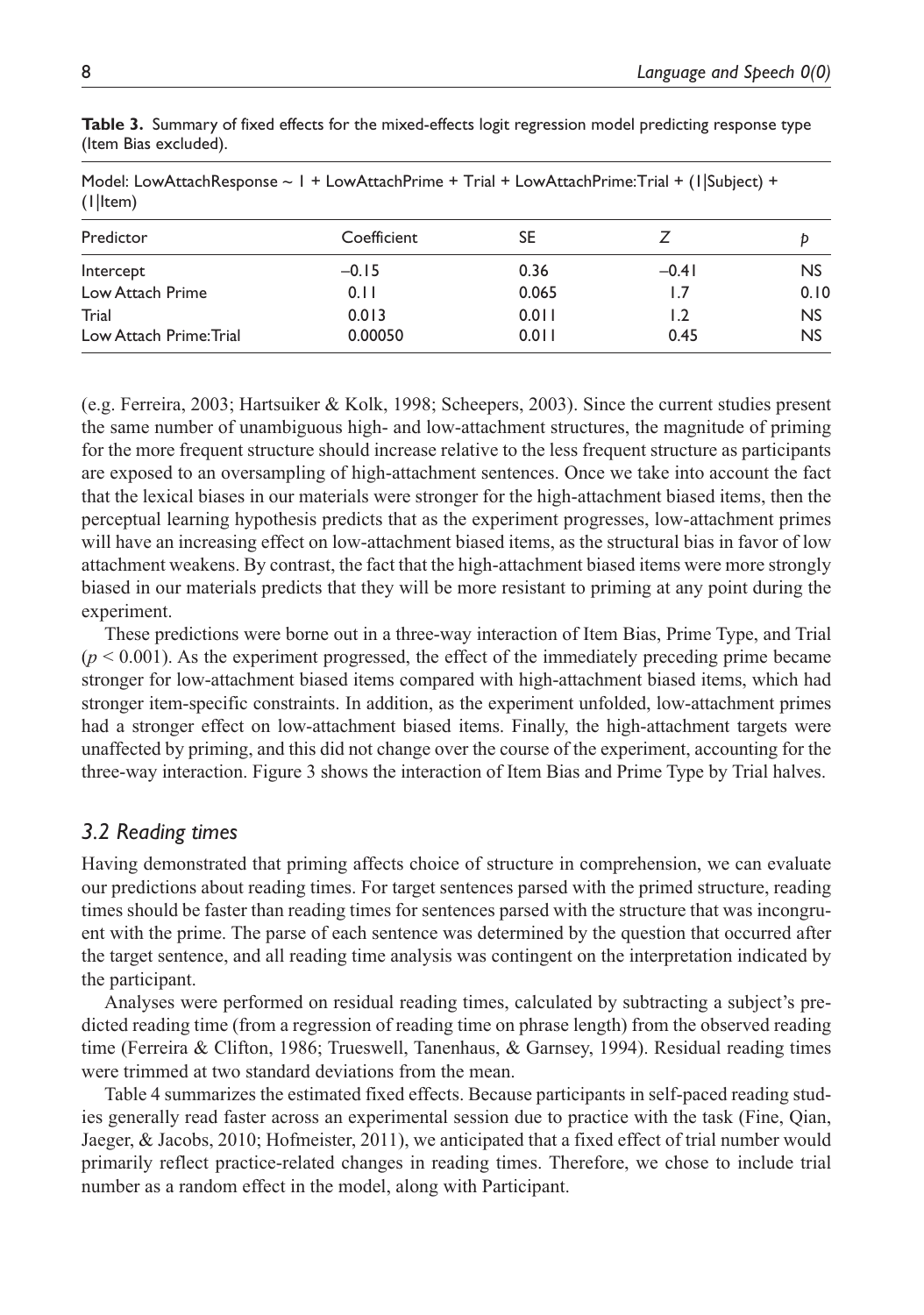

**Figure 3.** Proportion of Low-Attachment responses, by *Item Bias, Prime Type*, and *Trial half* (error bars represent standard error). *Item Bias*: attachment bias of item (number of times the item received a highattachment response in the norming study); *Low/High Attach Prime*: prepositional phrase attachment site in prime sentence; *Early Trials*: first half of trials; *Late Trials*: second half of trials.

**Table 4.** Summary of fixed effects on residual reading times, linear mixed-effects model.

| $\frac{1}{2}$ . a she shows he received in the second state.<br>$\cdots$ |             |       |         |           |
|--------------------------------------------------------------------------|-------------|-------|---------|-----------|
| Predictor                                                                | Coefficient | SE.   |         | Þ         |
| Intercept                                                                | $-115.55$   | 81.32 | $-1.42$ | NS.       |
| Prime Congruence                                                         | $-75.05$    | 36.97 | 2.03    | < 0.05    |
| Low Attach Prime                                                         | $-104.90$   | 37.38 | $-2.81$ | < 0.01    |
| Item Bias                                                                | 18.64       | 11.42 | 1.63    | NS.       |
| Prime Congruence:Low<br><b>Attach Prime</b>                              | 83.98       | 39.14 | 2.15    | < 0.05    |
| Prime Congruence: Item Bias                                              | $-12.37$    | 11.4  | $-1.08$ | <b>NS</b> |
| Low Attach Prime: Item Bias<br>Prime Congruence:Low                      | $-7.45$     | 11.95 | $-0.62$ | <b>NS</b> |
| Attach Prime: Item Bias                                                  | 1.42        | 11.67 | 0.13    | NS.       |

Model: RESIDUAL READING TIME ~ 1 + PrimeCongruence + LowAttachPrime + ItemBias + PrimeCongruence:LowAttachPrime + PrimeCongruence:ItemBias + LowAttachPrime:ItemBias + PrimeCo ngruence:LowAttachPrime:ItemBias + (1|Subject) + (1|Trial)

As expected, there was a main effect of Prime–Target congruence ( $p < 0.05$ ): prime-congruent parsing facilitated reading times for the ambiguously-attached phrase. A main effect of Prime Type revealed that the ambiguously-attached phrase was read more quickly after low-attachment than after high-attachment primes ( $p < 0.01$ ). The Prime Type by Prime-Target congruence interaction was significant  $(p < 0.05)$ : prime-congruence resulted in a larger decrease in reading times with high-attachment than for low-attachment primes, indicating that the less-preferred structure was more effective as a prime (Figure 4).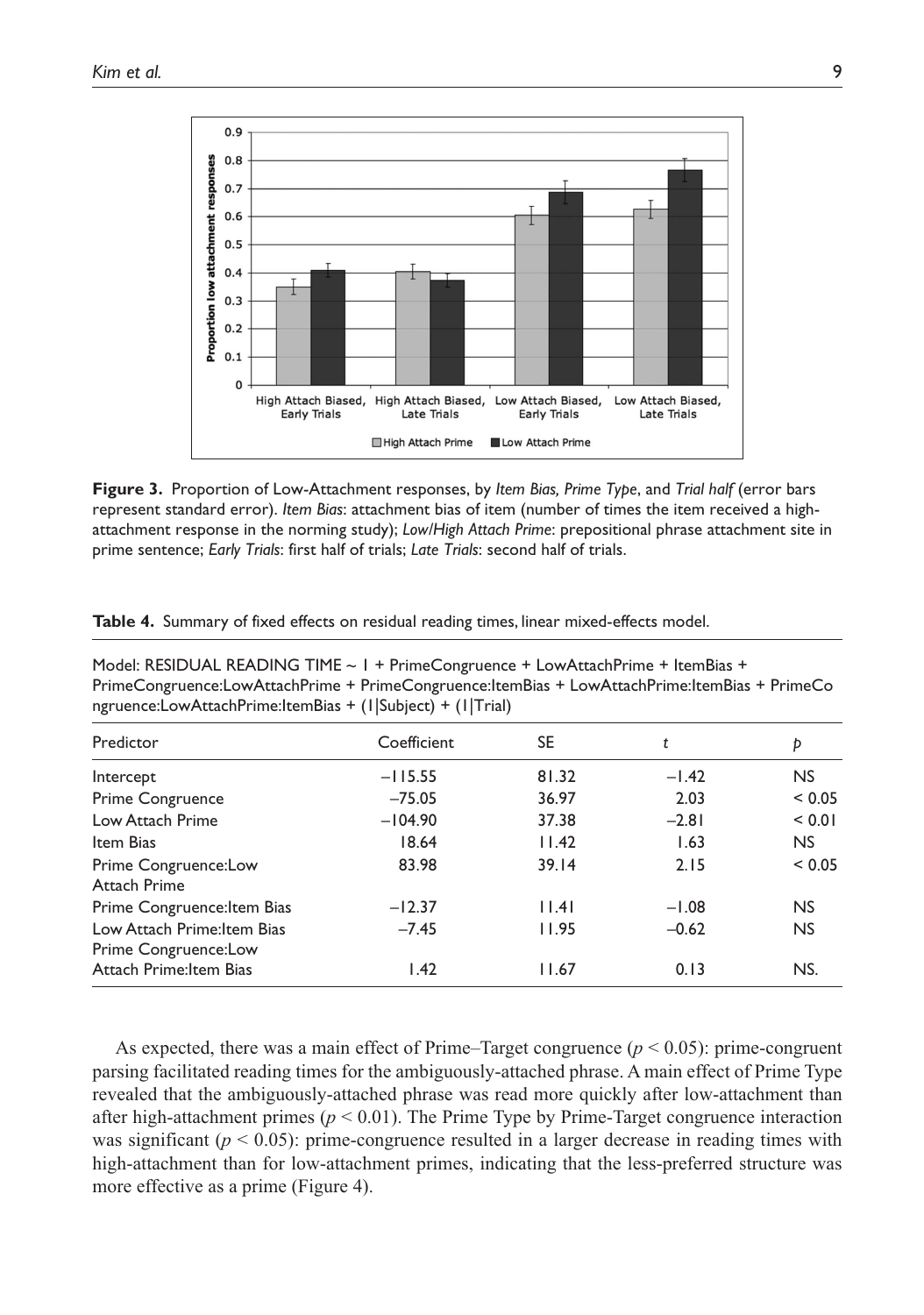

**Figure 4.** Mean reading times for the ambiguously-attached prepositional phrase of the target sentence: Prime Type by Prime–Target congruence interaction.

## **4 Conclusions**

We hypothesized that previous reading-time studies using temporary ambiguities failed to find syntactic priming without lexical overlap because they pitted the relatively weak structural bias of the prime against stronger lexical constraints. In the current study, we found syntactic priming for sentences with PP-attachment ambiguities—readers were more likely to re-use the primed structure than the alternative when parsing an ambiguous target sentence—but only when item-related biases (i.e. biases related to the combination of lexical items occurring in an experimental item) were taken into account. Additionally, we observed reading time facilitation when participants parsed target sentences using the prime structure. This demonstrates that priming can be observed in reading-time studies with carefully constructed stimuli and an experimental paradigm that more closely mirrors production studies. Our results differ substantially from most previous reading-time studies, because we directly compare reading times for sentences parsed using the primed structure with those of sentences parsed using the alternative structure. Finally, the pattern of data for both choice of structure and reading times is consistent with predictions made by perceptual learning accounts of priming (Bock & Griffin, 2000; Bock, Dell, Chang, & Onishi, 2007).

The difference in outcome between the current study and previous studies highlights the fact that lexical bias strongly influences how a sentence is parsed. McRae et al. (1998) simulated reading times for sentences with main verb/reduced relative clause ambiguities in a competition model using independently-estimated syntactic and lexical constraints. This showed that small changes in the availability of the main clause versus reduced relative structure—as would occur in priming without lexical overlap—are unlikely to have large effects on ambiguity resolution. Instead, reading times were largely determined by lexical constraints, like the thematic fit of the pre-verbal argument, and the relative frequency with which the verb appears as a passive participle versus past tense (MacDonald et al., 1994; Trueswell, 1996).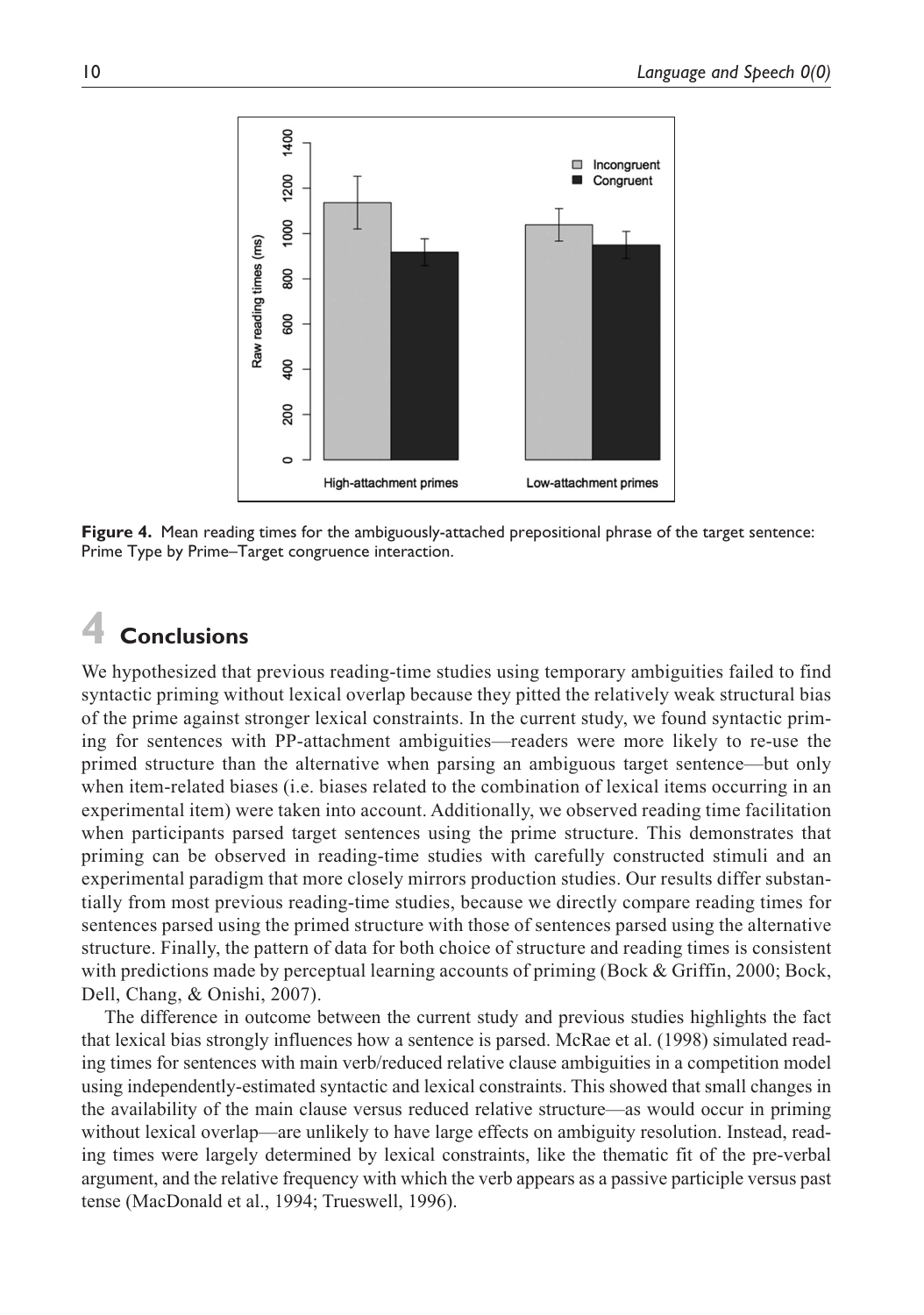The relatively small effect size associated with syntactic priming in our experiment may reflect the fact that syntactic priming effects are due to very recent exposure to the prime structures. Given a lifetime of experience with sentence comprehension, we can only expect readers to show very small learning effects in response to a single prime. On the other hand, sentencespecific content biases the listener toward one structural analysis over another, often in a deterministic way. During reading, the parses under consideration as a sentence unfolds are constrained by lexical content: every new word narrows down the set of still viable parses, because only parses compatible with lexical content are considered (MacDonald et al., 1994; Trueswell et al., 1994). However, the reverse situation—where the structural analyses under consideration constrain the upcoming lexical content during reading—is difficult to imagine. A more direct way of comparing the relative effects of lexical content and structural primes would be to compare their time courses over a series of trials. While the experiment presented here does not shed light directly on this, it may be that lexical effects are observed earlier than, and are shorter-lived than, structural ones, as demonstrated by Bock and Griffin (2000) for sentence production. We leave the question of dissociating lexical and structural effects by time course for future work.

How should we explain the observation of syntactic priming without lexical overlap, in the few studies where this has been reported? If syntactic priming changes the likelihood of initially assigning the post-verbal noun in the target sentence to the same thematic role as in the prime, then priming should be detectable with a response measure sensitive to initial thematic assignment, rather than processing difficulty. Indeed, the recent studies showing clear evidence for syntactic priming in comprehension without lexical overlap have used the visual world paradigm (Cooper, 1974; Tanenhaus, Spivey-Knowlton, Eberhard, & Sedivy, 1995) to measure expectations generated by unfolding sentences. When priming is measured this way, there are strong effects of the prime on the interpretation of the target sentence (Scheepers & Crocker, 2004; Thothathiri & Snedeker, 2008): listeners shift their attention to the alternative that they predict will come next in the sentence, reflecting initial thematic assignment.

Our methodological demonstration points to a broader explanation for the difference between production and comprehension studies, related to the fact that producing and comprehending a sentence are fundamentally different tasks for a speaker/comprehender. For one, producing a sentence begins with the speaker formulating a message, and as such there is less ambiguity for the speaker (for structures with incompatible messages) than for the comprehender, who encounters massive ambiguity due to the incremental nature of parsing a sentence. Note that this difference is unrelated to the question of whether production and comprehension share mechanisms for structure-building. Consequently, we cannot conclude simply on the basis of an asymmetry in how easy it is to observe syntactic priming that production and comprehension processes use separate mechanisms. The current study demonstrates that a phenomenon like syntactic priming may appear quite differently in production and comprehension studies, not because the phenomena involved are different, but because production and comprehension have different properties.

In sum, our results show that in the absence of strong lexical biases, prior syntactic processing can affect parsing and syntactic form choice, even without lexical overlap between prime and target sentences. The current study contributes to converging evidence for syntactic priming in language comprehension (e.g. Thothathiri & Snedeker, 2008; Tooley & Bock, 2011; Traxler, 2008), using a new methodology to show that syntactic priming affects the interpretation of globally ambiguous sentences (see Traxler, Boudewyn, Zirnstein, & Swaab, 2012 for an eye-tracking and ERP study using similar materials with global attachment ambiguities). We conclude that syntactic priming in comprehension may not differ fundamentally from syntactic priming in production, and that representational or mechanistic differences in the comprehension and production systems need not be posited based on discrepancies in syntactic priming.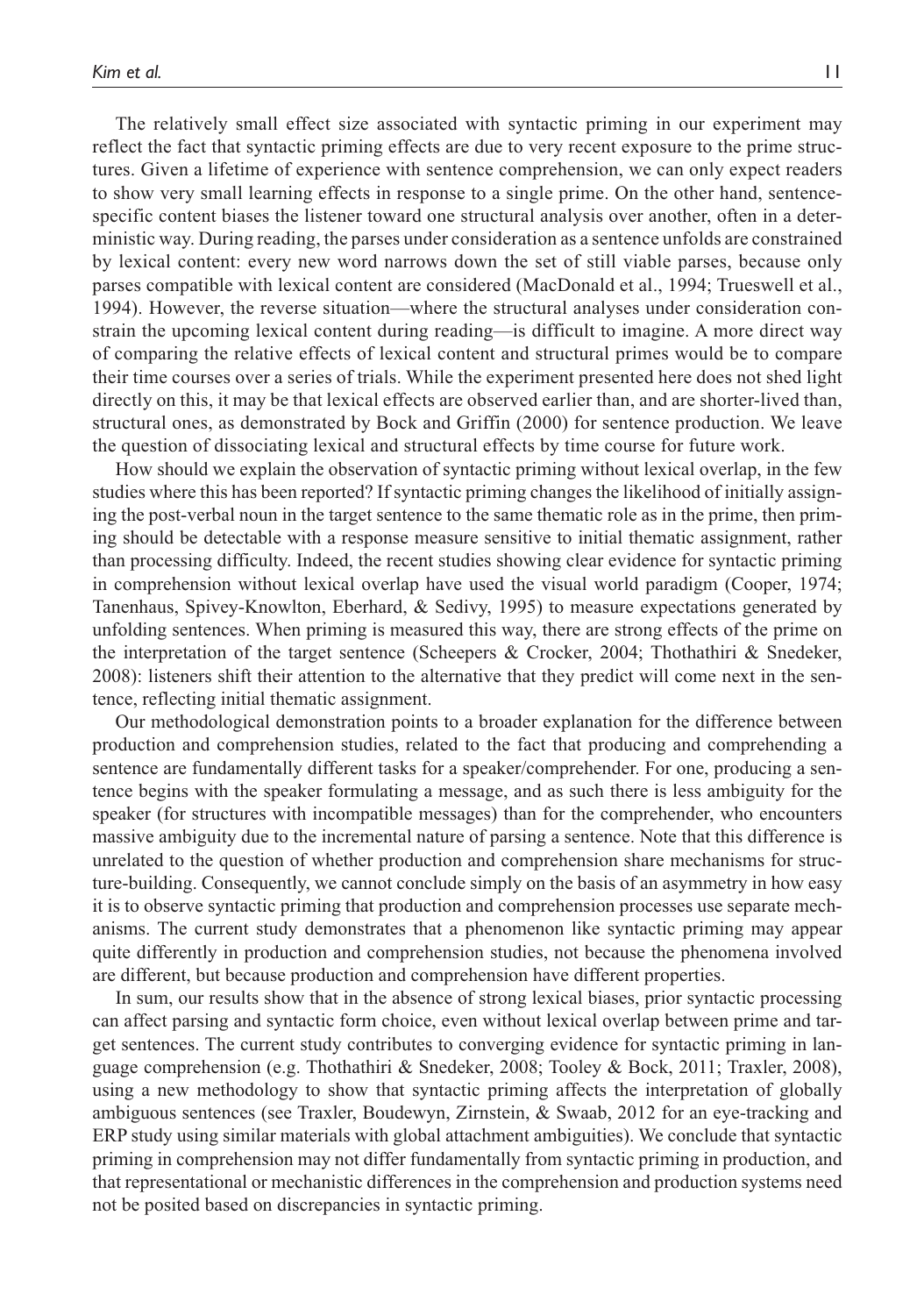### **Acknowledgements**

We thank Enriqueta Canseco-Gonzalez for contributions to the development of this paradigm, and Dana Subik for help with data collection.

### **Funding**

This work was supported by NIH (grant HD-27206 to MKT).

### **Notes**

- 1. A reviewer points out that some of the prime sentences additionally allow for a reading where the ambiguously-attached PP modifies the main verb. Since this is true of roughly the same number of primes of each type, it is unlikely that any increased complexity associated with resolving such ambiguities in the prime contributed to any of the Prime Type effects we report.
- 2. Analyses were performed using the statistics software package R (R Development Core Team, 2005) with the lme4 library (Bates & Sarkar, 2007).

### **References**

- Arai, M., van Gompel, R. P. G., & Scheepers, C. (2007). Priming ditransitive structures in comprehension. *Cognitive Psychology*, *54*, 218–250.
- Baayen, H. R. (2008). *Analyzing linguistic data: A practical introduction to statistics using R*. Cambridge, UK: Cambridge University Press.
- Bates, D. M., & Sarkar, D. (2007). lme4: Linear mixed-effects models using S4 classes. R package version 0.99875–9. Available at: http://cran.r-project.org/web/packages/lme4/
- Bock, J. K. (1986). Syntactic persistence in language production. *Cognitive Psychology*, *18*, 355–387.
- Bock, J. K. (1989). Closed-class immanence in sentence production. *Cognition*, *31*, 163–186.
- Bock, J. K., & Griffin, Z. M. (2000). The persistence of structural priming: Transient activation or implicit learning? *Journal of Experimental Psychology: General*, *129*, 177–192.
- Bock, J. K., & Loebell, H. (1990). Framing sentences. *Cognition*, *35*, 1–39.
- Bock, J. K., Dell, G. S., Chang, F., & Onishi, K. H. (2007). Persistent structural priming from language comprehension to language production. *Cognition*, *104*, 437–458.
- Branigan, H., Pickering, M., & Cleland, A. (2000). Syntactic co-ordination in dialogue. *Cognition*, *75*, B13– B25.
- Branigan, H. P., Pickering, M. J., & McLean, J. F. (2005). Priming prepositional-phrase attachment during comprehension. *Journal of Experimental Psychology: Learning, Memory, and Cognition*, *31*, 468–481.
- Branigan, H. P., Pickering, M., McLean, J., & Cleland, A. (2007). Syntactic alignment and participant role in dialogue. *Cognition*, *104*, 163–197.
- Branigan, H. P., Pickering, M. J., McLean, J. F., & Stewart, A. J. (2006). The role of global and local syntactic structure in language production: Evidence from syntactic priming. *Language and Cognitive Processes*, *21*, 974–1010.
- Chang, F., Dell, G. S., & Bock, J. K. (2006). Becoming syntactic. *Psychological Review*, *113*, 234–272.
- Chang, F., Dell, G. S., Bock, J. K., & Griffin, Z. M. (2000). Structural priming as implicit learning: A comparison of models of sentence production. *Journal of Psycholinguistic Research*, *29*, 217–229.
- Cooper, R. M. (1974). The control of eye fixation by the meaning of spoken language: A new methodology for the real-time investigation of speech perception, memory, and language processing. *Cognitive Psychology*, *6*, 84–107.
- Ferreira, V. S. (2003). The persistence of optional complementizer mention: Why saying a 'that' is not saying 'that' at all. *Journal of Memory and Language*, *48*, 379–398.
- Ferreira, F., & Clifton, C. J. (1986). The independence of syntactic processing. *Journal of Memory and Language*, *25*, 348–368.
- Fine, A. B., & Jaeger, T. F. (2011, June 20-23). Language comprehension is sensitive to changes in the reliability of lexical cues. *Proceedings of the 33rd annual meeting of the Cognitive Science Society*, Boston, MA. Available at: http://mindmodeling.org/cogsci2011/papers/0209/paper0209.pdf.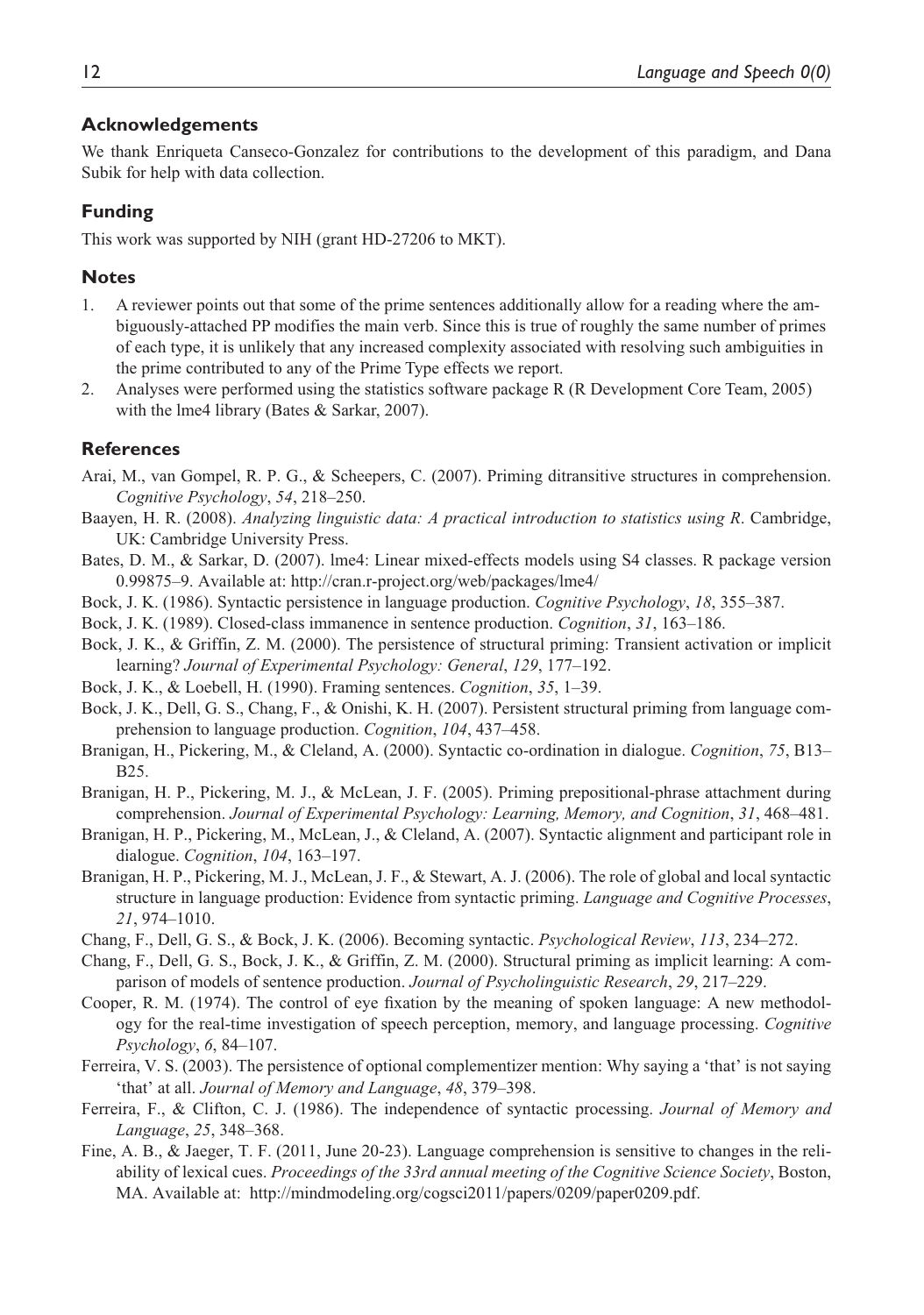- Fine, A. B., & Jaeger, T. F. (in press). Evidence for error-based implicit learning in adult language processing. *Cognitive Science*.
- Fine, A. B., Qian, T., Jaeger, T. F., & Jacobs, R. (2010.) Syntactic adaptation in language comprehension. *Proceedings of ACL workshop on cognitive modeling and computational linguistics*, Uppsala, Sweden, 15 July 2007. Available at: http://aclweb.org/anthology-new/W/W10/W10-2000.pdf.
- Hare, M., Tanenhaus, M. K., & McRae, K. (2007). Understanding and producing the reduced relative construction: Evidence from ratings, editing, and corpora. *Journal of Memory and Language*, *56*, 410–435.
- Hartsuiker, R. J., & Kolk, H. H. J. (1998). Syntactic persistence in Dutch. *Language and Speech*, *41*, 143–184.
- Hartsuiker, R. J., Bernolet, S., Schoonbaert, S., Speybroeck, S., & Vanderelst, D. (2008). Syntactic priming persists while the lexical boost decays: Evidence from written and spoken dialogue. *Journal of Memory and Language*, *58*, 214–238.
- Haskell, T. R., Thornton, R., & MacDonald, M. C. (2010). Experience and grammatical agreement: Statistical learning shapes number agreement production. *Cognition*, *114*, 151.
- Hofmeister, P. (2011). Representational complexity and memory retrieval in language comprehension. *Language and Cognitive Processes*, *26*, 376–405.
- Konopka, A. E., & Bock, K. (2009). Lexical or syntactic control of sentence formulation? Structural generalizations from idiom production. *Cognitive Psychology*, *58*, 68–101.
- Ledoux, K., Traxler, J. J., & Swaab, T. Y. (2007). Syntactic priming in comprehension: Evidence from eventrelated potentials. *Psychological Science*, *18*, 135–143.
- Levelt, W. J. M., & Kelter, S. (1982). Surface form and memory in question answering. *Cognitive Psychology*, *14*, 78–106.
- MacDonald, M. C., Pearlmutter, N. J., & Seidenberg, M. S. (1994). The lexical nature of syntactic ambiguity resolution. *Psychological Review*, *101*, 676–703.
- McRae, K., Spivey-Knowlton, M. J., & Tanenhaus, M. K. (1998). Modeling the influence of thematic fit (and other constraints) in on-line sentence comprehension. *Journal of Memory and Language*, *38*, 283–312.
- Pickering, M. J., & Branigan, H. P. (1998). The representation of verbs: Evidence from syntactic priming in language production. *Journal of Memory and Language*, *39*, 633–651.
- Pickering, M. J., & Ferreira, V. S. (2008). Structural priming: A critical review. *Psychological Bulletin*, *134*, 427–459.
- Pickering, M. J., & Traxler, M. J. (2004). Grammatical repetition and garden path effects. Paper presented at the CUNY Conference on Human Sentence Processing, College Park, MD, 25–27 March 2004.
- Pickering, M. J., & Traxler, M. J. (2008). Syntactic priming in on-line comprehension. Unpublished manuscript.
- Pickering, M. J., Branigan, H. P., & McLean, J. F. (2002). Constituent structure is formulated in one stage. *Journal of Memory and Language*, *46*, 586–605.
- R Development Core Team (2005). R: A language and environment for statistical computing. *Vienna: R Foundation for Statistical Computing*. Retrieved from http://www.R-project.org
- Scheepers, C. (2003). Syntactic priming of relative clause attachments: Persistence of structural configuration in sentence production. *Cognition*, *89*, 179–205.
- Scheepers, C., & Crocker, M. W. (2004). Constituent order priming from reading to listening: A visualworld study. In M. Carreiras & C. Clifton, Jr. (Eds.), *The on-line study of sentence comprehension: Eyetracking, ERP, and beyond* (pp. 167–185). Hove, UK: Psychology Press.
- Tanenhaus, M. K., & Trueswell, J. C. (1995). Sentence comprehension. In Miller J. L. & Eimas P.D (Eds.), *Handbook of perception and cognition, volume 11: Speech language and communication* (pp. 217–262). San Diego, CA: Academic Press.
- Tanenhaus, M. K., Spivey-Knowlton, M. J., Eberhard, K. M., & Sedivy, J. E. (1995). Integration of visual and linguistic information in spoken language comprehension. *Science*, *268*, 1632–1634.
- Thothathiri, M., & Snedeker, J. (2008). Give and take: Syntactic priming during spoken language comprehension. *Cognition*, *108*, 51–68.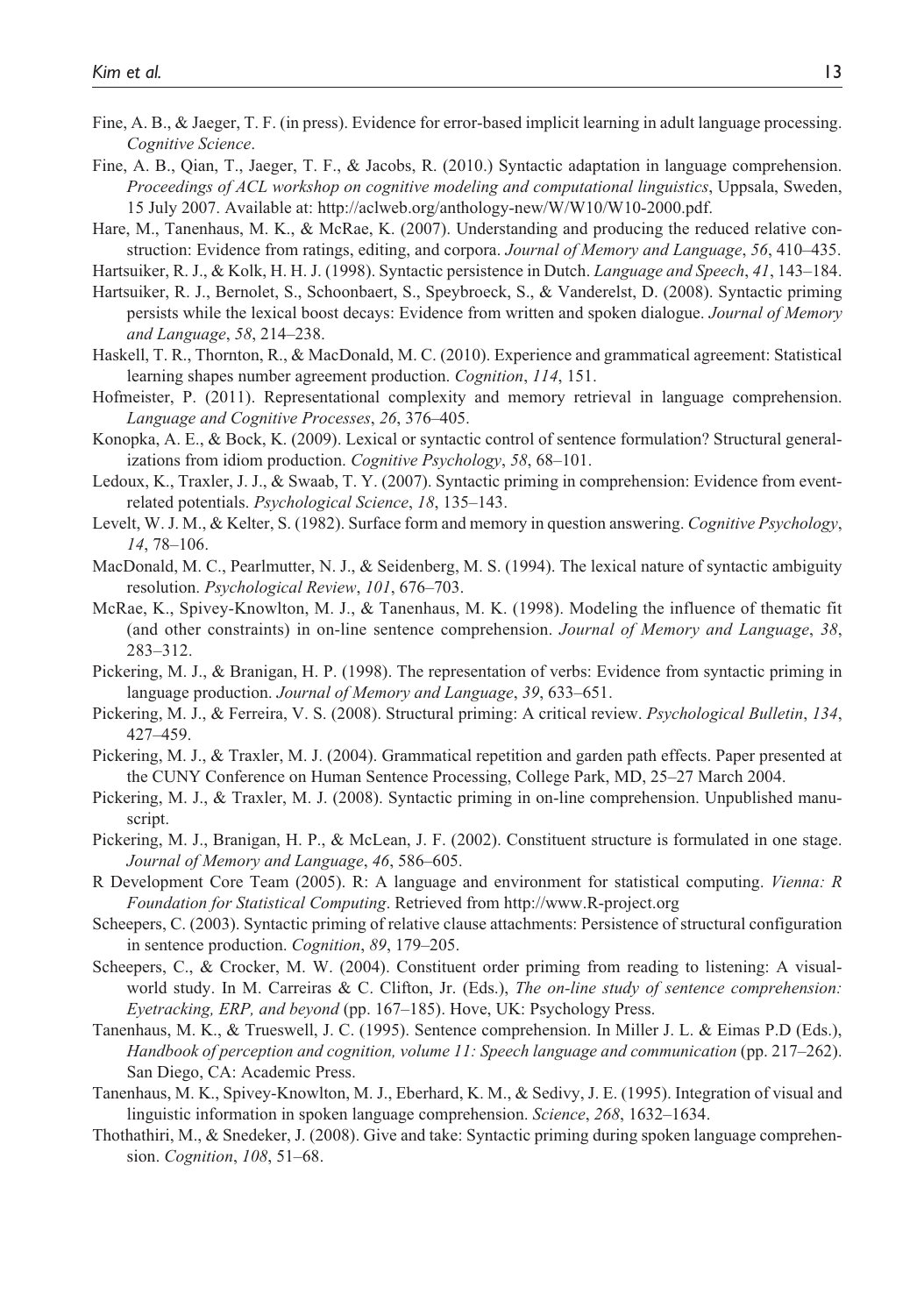- Tooley, K., & Bock, J. K. (2011). The equivalence of syntactic priming in comprehension and production. Paper presented at the CUNY Sentence Processing Conference, Stanford, CA, 24–26 March 2011.
- Tooley, K. M., & Traxler, M. J. (2010). Syntactic priming effects in comprehension: A critical review. *Language and Linguistics Compass*, *4*, 925–937.
- Tooley, K. M., Traxler, M. J., & Swaab, T. Y. (2009). Electrophysiological and behavioral evidence of syntactic priming in sentence comprehension. *Journal of Experimental Psychology: Learning, Memory, and Cognition*, *35*, 19–45.
- Traxler, M. J. (2008). Lexically independent priming in online sentence comprehension. *Psychonomic Bulletin and Review*, *15*, 149–155.
- Traxler, M. J., & Tooley, K. M. (2008). Priming in sentence comprehension: Strategic or syntactic? *Language and Cognitive Processes*, *23*, 609–645.
- Traxler, M. J., Boudewyn, M. A., Zirnstein, M., & Swaab, T. Y. (2012). Syntactic priming in noun vs. verb attachment ambiguities: Evidence from ERPs and eye-tracking. Poster presented at the CUNY Sentence Processing Conference, New York, NY, 14–16 March 2012.
- Trueswell, J. C. (1996). The role of lexical frequency in syntactic ambiguity resolution. *Journal of Memory and Language*, *35*, 566–585.
- Trueswell, J. C., Tanenhaus, M. K., & Garnsey, S. (1994). Semantic influences on parsing: Use of thematic role information in syntactic ambiguity resolution. *Journal of Memory and Language*, *33*, 285–318.
- Wells, J., Christiansen, M. H., Race, D. S., Acheson, D., & MacDonald, M. C. (2009). Experience and sentence processing: Statistical learning and relative clause comprehension. *Cognitive Psychology*, *58*, 250–271.

### **Appendix 1: Experimental items**

#### *High-attachment primes*

- 1. The dog chased the squirrel from the hole in the garden next to the rose bush.
- 2. Amy prefers the energy drink in the skinny can with the extra caffeine.
- 3. The instructor examined the books on the Cold War from the university bookstore.
- 4. Sam edited a draft of the proposal with numerous typos.
- 5. The company auctioned the letters by the famous author with the authenticated postmarks.
- 6. The tourists admired the painting of the valley on the wall.
- 7. The gardener watered the tree with the bird's nest with tangled roots.
- 8. The kids were all scared of the spider in the web with the fangs.

### *Low-attachment primes*

- 1. The cat chased the mouse into the hole in the wall with the window.
- 2. The barista made the smoothies with the powder from the cupboard with the broken hinge.
- 3. The students read the book on the revolution in the 18th century.
- 4. Sam approved the funding for the proposal on the new methodology.
- 5. The historian donated the letters to the museum with the influential trustees.
- 6. The party took place at the house in the alley with the potholes.
- 7. The border collies were watching the bird on the tree branch with yellow leaves.
- 8. Matt's girlfriend ate a ton of jellybeans before the Superbowl party at their friends' house.